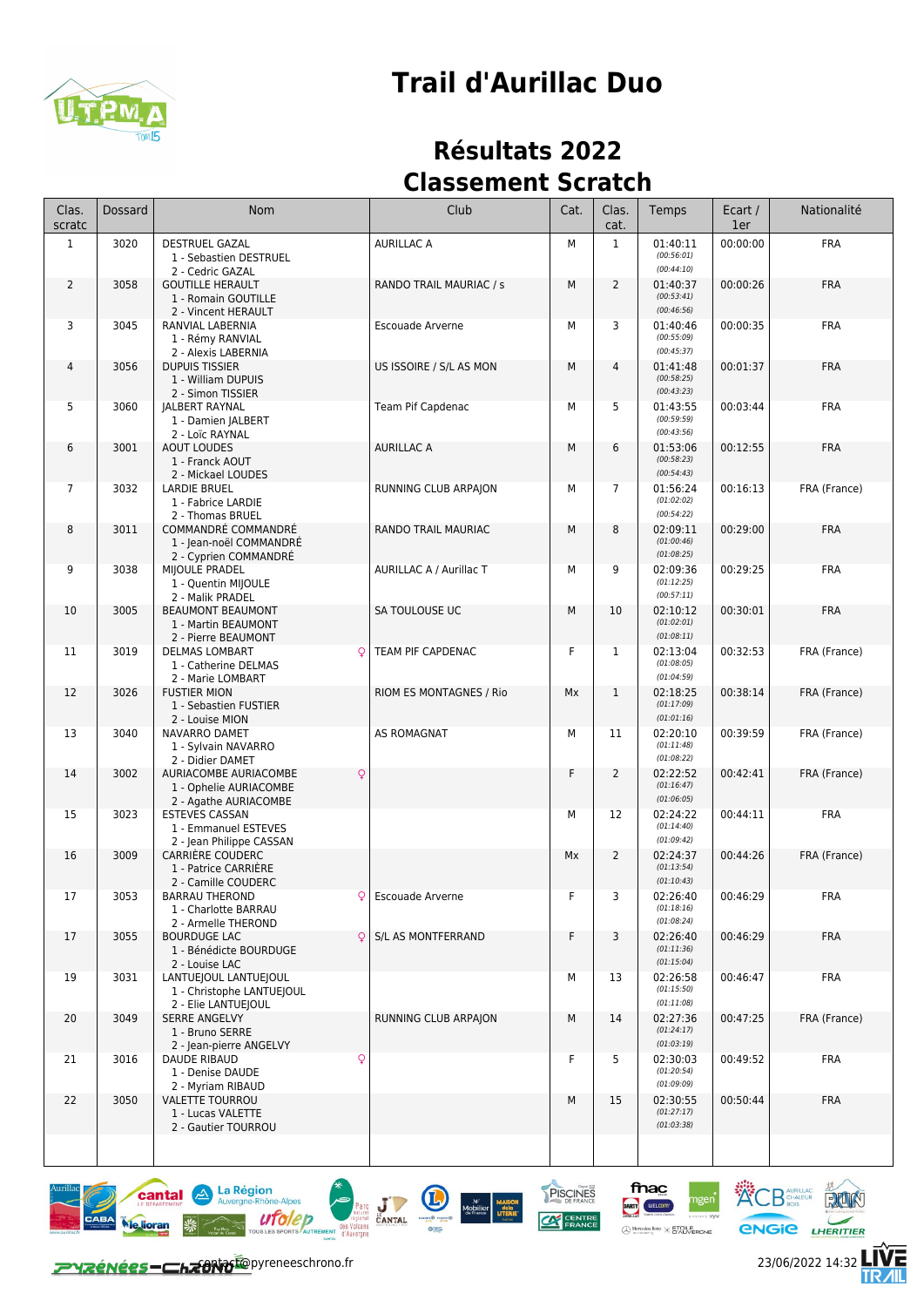

## **Trail d'Aurillac Duo - Scratch** *Page 2*

| Clas.<br>scratc | Dossard | <b>Nom</b>                                                                             | Club                     | Cat. | Clas.<br>cat.  | Temps                                | Ecart /<br>1er | Nationalité  |
|-----------------|---------|----------------------------------------------------------------------------------------|--------------------------|------|----------------|--------------------------------------|----------------|--------------|
| 23              | 3041    | <b>PARAN MONIER</b><br>1 - Etienne PARAN<br>2 - Charlotte MONIER                       | <b>Sud Cantal Foot</b>   | Mx   | 3              | 02:33:26<br>(01:12:46)<br>(01:20:40) | 00:53:15       | <b>FRA</b>   |
| 24              | 3057    | <b>FOURIE FOURIE</b><br>1 - Anne FOURIE<br>2 - Clement FOURIE                          | <b>TEAM BUFADOU</b>      | Mx   | $\overline{4}$ | 02:34:29<br>(01:27:54)<br>(01:06:35) | 00:54:18       | <b>FRA</b>   |
| 25              | 3013    | <b>COSTE COSTILLES</b><br>1 - Justine COSTE<br>2 - Clément COSTILLES                   |                          | Мx   | 5              | 02:36:08<br>(01:30:08)<br>(01:06:00) | 00:55:57       | FRA (France) |
| 26              | 3000    | <b>ANTIGNAC CROS</b><br>Q<br>1 - Léa ANTIGNAC<br>2 - Claire CROS                       | RANDO TRAIL MAURIAC / R  | F    | 6              | 02:37:18<br>(01:21:52)<br>(01:15:26) | 00:57:07       | FRA (France) |
| 27              | 3033    | Q<br>LASCROUX ROBIN<br>1 - Louise LASCROUX<br>2 - Chloé ROBIN                          |                          | F    | $\overline{7}$ | 02:37:20<br>(01:31:20)<br>(01:06:00) | 00:57:09       | FRA (France) |
| 28              | 3062    | NIGOU OLIVIERI<br>1 - Vincent NIGOU<br>2 - Patricia OLIVIERI                           | Yac Yolet                | Mx   | 6              | 02:38:28<br>(01:21:46)<br>(01:16:42) | 00:58:17       | <b>FRA</b>   |
| 29              | 3046    | RHODES VIALLEFONT<br>1 - Jean-françois RHODES<br>2 - Bruno VIALLEFONT                  |                          | М    | 16             | 02:40:23<br>(01:21:41)<br>(01:18:42) | 01:00:12       | FRA          |
| 30              | 3052    | <b>VERMEIL VERMEIL</b><br>1 - Victor VERMEIL<br>2 - Marc VERMEIL                       |                          | М    | 17             | 02:40:56<br>(01:11:46)<br>(01:29:10) | 01:00:45       | <b>FRA</b>   |
| 31              | 3007    | <b>BOURBON BOURBON-CLERC</b><br>1 - Sébastien BOURBON<br>2 - Louise BOURBON-CLERC      |                          | Мx   | 7              | 02:41:40<br>(01:19:00)<br>(01:22:40) | 01:01:29       | FRA          |
| 32              | 3014    | <b>COUDERT RAY</b><br>1 - Sylvain COUDERT<br>2 - Séverine RAY                          |                          | Mx   | 8              | 02:43:59<br>(01:29:48)<br>(01:14:11) | 01:03:48       | <b>FRA</b>   |
| 33              | 3036    | <b>MERAL MERAL</b><br>1 - Stéphane MERAL<br>2 - Stéphanie MERAL                        |                          | Mx   | 9              | 02:45:59<br>(01:14:24)<br>(01:31:35) | 01:05:48       | <b>FRA</b>   |
| 34              | 3027    | <b>GHYS GHYS</b><br>1 - Wilfrid GHYS<br>2 - Cecile GHYS                                |                          | Mx   | 10             | 02:46:35<br>(01:30:18)<br>(01:16:17) | 01:06:24       | <b>FRA</b>   |
| 35              | 3018    | <b>DELAMAIDE LERON</b><br>1 - Armand DELAMAIDE<br>2 - Jeanne LERON                     |                          | Mx   | 11             | 02:47:03<br>(01:11:57)<br>(01:35:06) | 01:06:52       | <b>FRA</b>   |
| 36              | 3063    | <b>TARRIT HIRON</b><br>$\circ$<br>1 - Doris TARRIT<br>2 - Lydie HIRON                  | <b>YTRAC CLUB NATURE</b> | F.   | 8              | 02:47:05<br>(01:35:29)<br>(01:11:36) | 01:06:54       | <b>FRA</b>   |
| 37              | 3024    | <b>FLIPO GRASSET</b><br>1 - Arthur FLIPO<br>2 - Amélie GRASSET                         |                          | Мx   | 12             | 02:48:54<br>(01:25:54)<br>(01:23:00) | 01:08:43       | FRA          |
| 38              | 3012    | <b>CORS DJILALI</b><br>$\circ$<br>1 - Carine CORS<br>2 - Amelie DJILALI                | SEVAD EN CORREZE         | F.   | 9              | 02:50:10<br>(01:25:49)<br>(01:24:21) | 01:09:59       | FRA (France) |
| 39              | 3037    | MEUNIER BOUKNI<br>1 - Joris MEUNIER<br>2 - Rachel BOUKNI                               | LIMOGES ATHLE*           | Мx   | 13             | 02:50:15<br>(01:16:43)<br>(01:33:32) | 01:10:04       | FRA          |
| 40              | 3064    | <b>TEULIER FAURE</b><br>1 - Matthieu TEULIER<br>2 - Louis FAURE                        |                          | М    | 18             | 02:53:04<br>(01:45:26)<br>(01:07:38) | 01:12:53       | <b>FRA</b>   |
| 41              | 3039    | MONS MONS<br>1 - Richard MONS<br>2 - Yoann MONS                                        |                          | М    | 19             | 02:54:26<br>(01:33:15)<br>(01:21:11) | 01:14:15       | <b>FRA</b>   |
| 42              | 3030    | <b>LAC VIDAL</b><br>1 - Kimi LAC<br>2 - Ambre VIDAL                                    |                          | Mx   | 14             | 02:55:01<br>(01:27:36)<br>(01:27:25) | 01:14:50       | <b>FRA</b>   |
| 43              | 3043    | Q<br>POMES-PEDABADIE FAUBLADIER<br>1 - Marina POMES-PEDABADIE<br>2 - Marion FAUBLADIER |                          | F    | 10             | 03:00:28<br>(01:16:27)<br>(01:44:01) | 01:20:17       | <b>FRA</b>   |
| 44              | 3008    | <b>BUSSEMEY BUSSEMEY</b><br>1 - Loïc BUSSEMEY<br>2 - Raphaële BUSSEMEY                 | <b>AS ROMAGNAT</b>       | Mx   | 15             | 03:01:06<br>(01:23:43)<br>(01:37:23) | 01:20:55       | <b>FRA</b>   |
| 45              | 3054    | Q<br><b>BESSON VALRIVIERE</b><br>1 - Cecile BESSON<br>2 - Caroline VALRIVIERE          |                          | F    | 11             | 03:03:44<br>(01:41:14)<br>(01:22:30) | 01:23:33       | <b>FRA</b>   |
| 46              | 3042    | Q<br>PENET-LEBAS GAUZINS<br>1 - Sarah PENET-LEBAS<br>2 - Camille GAUZINS               |                          | F.   | 12             | 03:05:48<br>(01:32:55)<br>(01:32:53) | 01:25:37       | <b>FRA</b>   |
| 47              | 3021    | DRU CORNUAU<br>Q<br>1 - Charlotte DRU<br>2 - Charlotte CORNUAU                         |                          | F.   | 13             | 03:08:12<br>(01:37:31)<br>(01:30:41) | 01:28:01       | FRA          |



PISCINES DARTY WELCOM **CAN CENTRE**  $\bigoplus \underset{w \text{ vertices } \mathcal{C}}{\text{Merccedes } \text{Renz}} \times \underset{w}{\text{ETCILE}}$ 

fnac